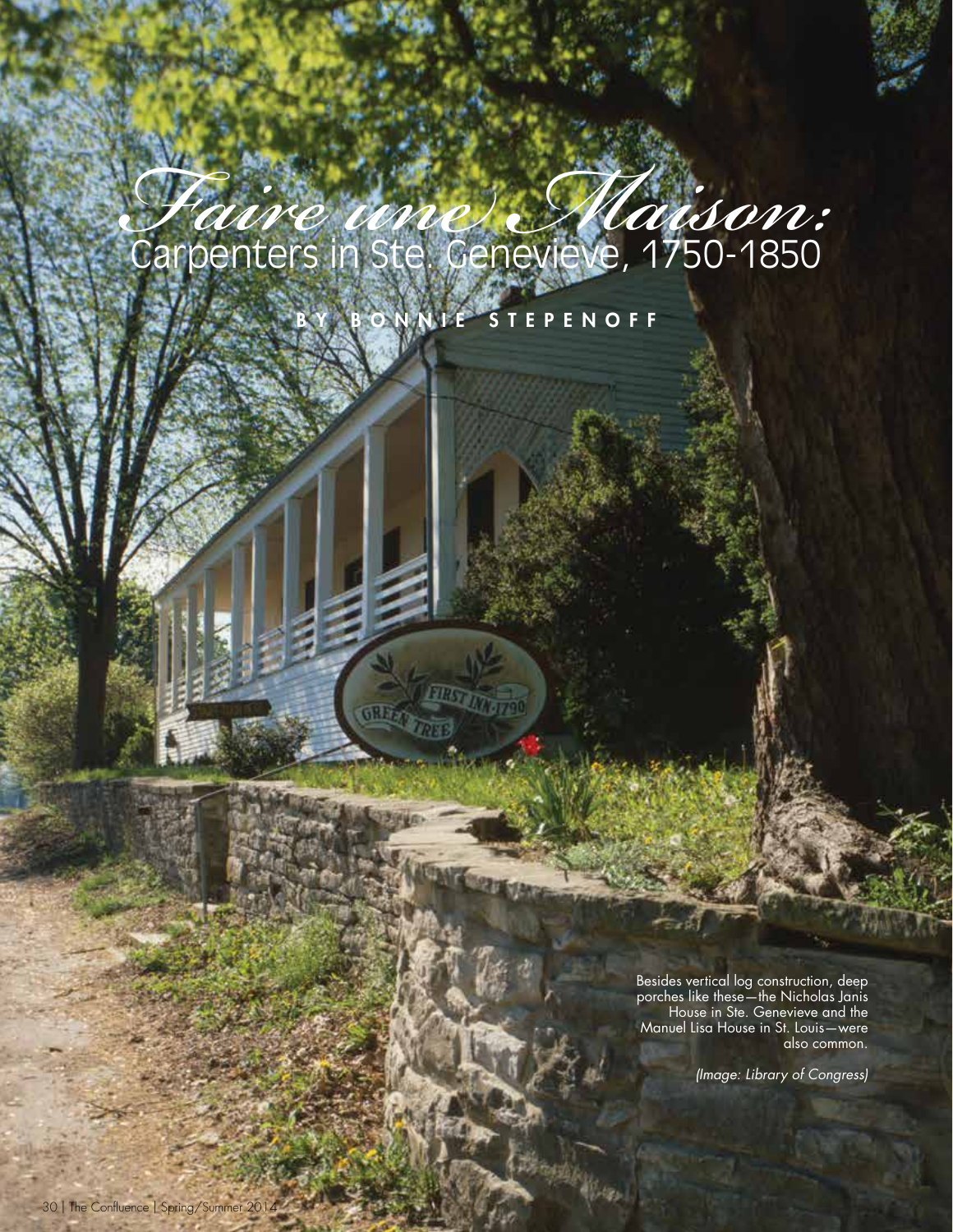**French carpenters and joiners created a distinctive cluster of vertical log houses in Ste. Genevieve, Miss in the late eighteenth and early nineteenth centuries. I than 20 of these sturdy timber buildings survived in twen** cluster of vertical log houses in Ste. Genevieve, Missouri, in the late eighteenth and early nineteenth centuries. More than 20 of these sturdy timber buildings survived in the twenty-first century, but the identities of their builders remained obscure. Close examination of archival records in the small town on the west bank of the Mississippi River sheds some light on the question of who built the old French houses of Ste. Genevieve and also provides a glimpse of the lives of master craftsmen in a French

colonial settlement in the process of becoming an American town.<sup>1</sup>

The master carpenters and house joiners of Ste. Genevieve were free white and black men who enjoyed relatively high social status. At least one of these master craftsmen served as a justice of the peace, involved in governing the town and county. Most of them owned substantial property, because a master carpenter needed a relatively large amount of resources and credit in order to buy materials and pay workers. Master carpenters

## Building a Vertical Log House in Ste. Genevieve

Carpenters and house joiners in Ste. Genevieve and other French settlements learned to build vertical log houses from master craftsmen. Fathers taught their sons and masters taught apprentices, but the craft faded away by the middle of the nineteenth century. In the twenty-first century, Jesse Francis, who works as a museum curator for the St. Louis County Parks Department, is one of a very few people who know from personal experience how to construct a vertical log house, because he has been restoring French colonial buildings since the 1980s. He learned his skills from his uncle Charley Francis, who taught him about woodworking in the traditional way.

Describing the poteaux-en-terre (posts-in-ground) houses in an email to Bonnie Stepenoff, Francis said that the logs found in the surviving houses in Ste. Genevieve were generally cedar and about 16 to 18 feet long. Francis went on to explain that "the trees were cut down using a saw or axe and then flattened at each end." Workmen hewed (cut and shaped) the logs that would be placed side by side to form a wall about six or seven inches thick.

To build a posts-in-ground house, workmen dug a trench and placed four vertical corner posts in it. Francis said, "A shoulder cut on the top of each corner post allowed the top plate to be nailed in place on top of them. Before placement the top plate was laid out on the ground and scribed with a diagram showing placement of windows and doors." After assembling the four corner posts and the top plate, builders would erect the vertical logs. According to Francis, "Someone standing on the top plate would direct the placement of doors, windows, etc., by reading the diagram. Spaces between the logs were filled with bousillage, a mixture of mud and straw, stone, lime, or sand. A tool resembling a cooper's adze was used for cutting a channel in each log's side to hold the bousillage between the logs."

For the roofs of these houses, builders fashioned oldworld-style trusses (frameworks) made of oak and rafters (boards or planks) made of oak, poplar, river willow, or pine. According to Francis, "The southern style of poteaux-en-terre with a gallery around the building has rafters placed directly on top of the truss rafters. This placement results in those strange roof lines seen commonly in Ste. Genevieve. Roofing materials would be hand-split shakes made of white oak or shingle oak and



Germans introduced the log cabins we often associate with frontier settlement in North America. The French brought a vertical log construction technique that was common in both Ste. Genevieve and St. Louis in the eighteenth century. *(Image: Historic American Buildings Survey, Library of Congress)*

in the south, cypress. The shakes were nailed in place on sheeting made of anything including poplar, oak or pine."

Post-on-sill houses survived more frequently than posts-in-ground houses because they rested on firmer foundations. Francis explained that the "post-on-sill building had a stone foundation providing the building with either a crawl space or full basement. A sill log made of oak, walnut or other hard wood sat on top of the stone foundation." The top of the sill would be mortised (cut to form a recess in which to place the upright logs). After that, said Francis, "Each log was then hewn from top to bottom and a tenon cut in the bottom to set into the mortise of the sill log. The top of the log was nailed in place like the poteaux-en-terre or the top could be mortise and tenon and pegged in place. Angle braces were placed on all four corners to stabilize the building. Roofing and trusses are generally of the same design as the poteaux-en-terre buildings."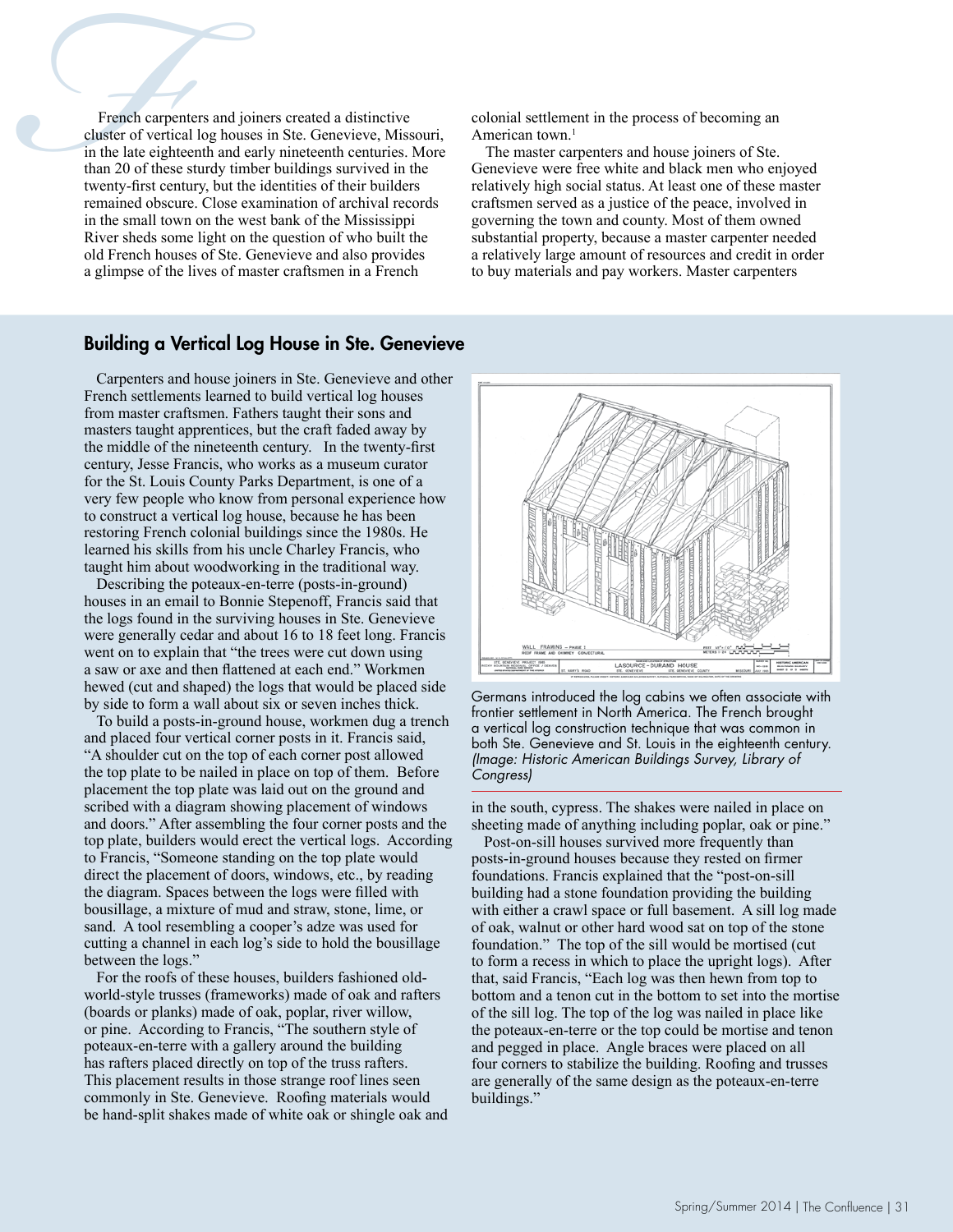supervised journeymen (who worked for daily wages), apprentices (who were bound or indentured to work for room and board), free laborers, and slaves. Among those these masters employed were their own sons, who learned their fathers' trade. Collectively, they created an architectural legacy that stood the test of time.2

Flurries of construction occurred during five distinct periods in the town's history. The first settlers arrived around 1750 and built the Old Town of Ste. Genevieve on a flat stretch of land close to the river. A flood in 1785 severely damaged this original settlement, and in the 1790s residents (*habitants*) busily re-created their homes on higher ground in an area they called New Ste. Genevieve. During this same period, French émigrés established the neighboring village of New Bourbon that faded away after a few decades. Between 1800 and 1808, around the time of the Louisiana Purchase, builders supplied housing for newcomers including many Anglo-Americans as well as French-speaking people. Again, in the 1820s, when Missouri became the twenty-fourth state to join the Union,

construction boomed and French carpenters continued working in their traditional ways. Finally, between 1840 and 1846, craftsmen erected the last few vertical log houses in a town increasingly turning to Anglo-American and German-American building styles.<sup>3</sup>

For the earliest period, a rare surviving contract definitively ties a craftsman named Louis Boulet to the construction of a house for a prominent resident named Louis Boisleduc (Bolduc). Bolduc hired Boulet in June 1770 to "*faire une maison*" (build a house) with a rectangular floor plan measuring 26 by 21 French feet. One French foot equaled 12.76 English inches, and so the house would have measured 28 by 22 English feet. This was a small house, but most of the houses in the French settlement were of a similar size. The contract stipulated *poteaux-sur-solle* (post-on-sill) construction, in which vertical logs rested on a horizontal sill to form the exterior walls. The contract also called for *galeries* (porches) all around the house. *Galeries* of this type, which may have originated in the French colonies of the West Indies,

Bequette-Ribault House, 351 St. Mary Road, c. 1808, displays a galerie (gallery) all around. *(Image: Courtesy of the Author)*

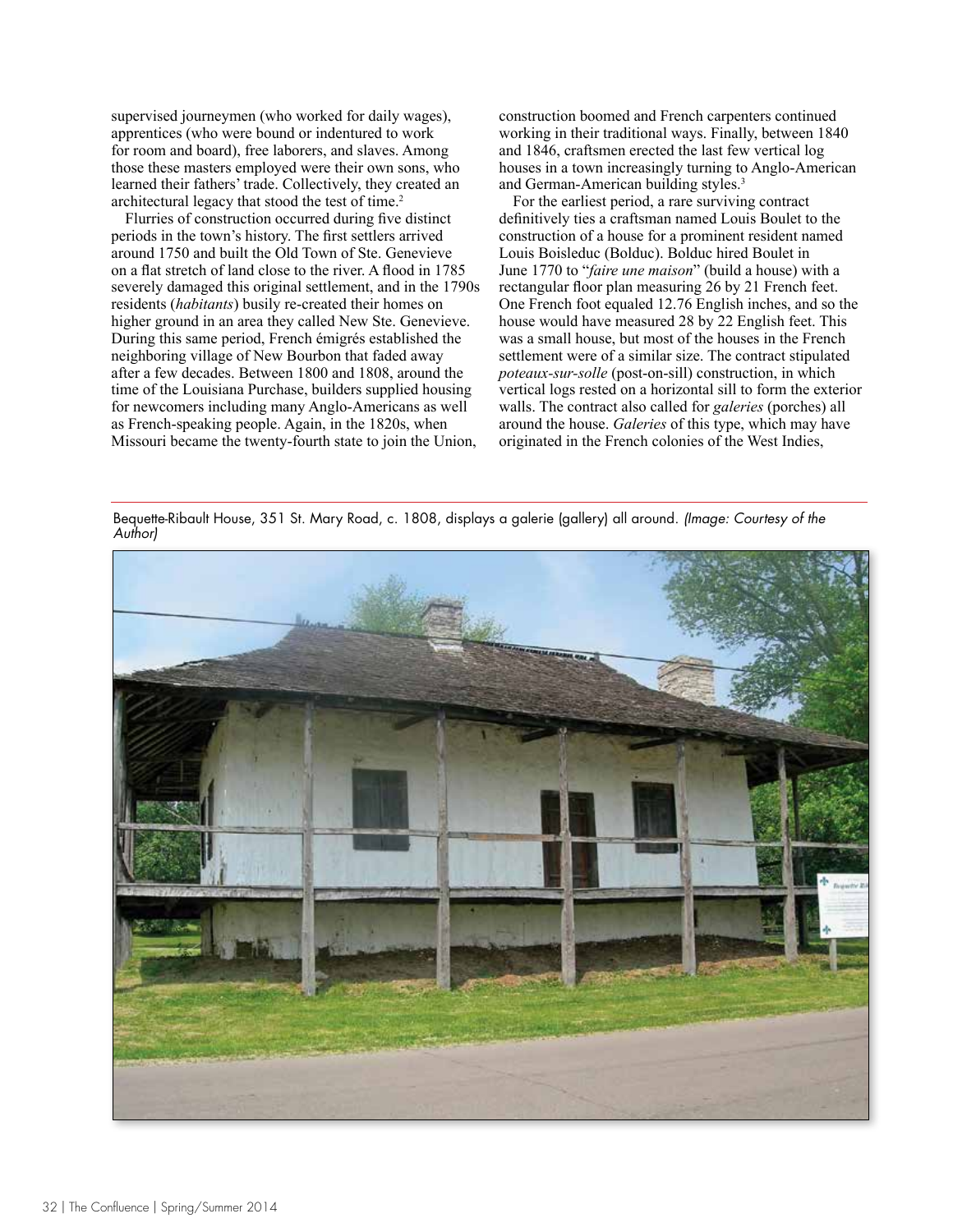

Lalumandiere House, 801 S. Gabouri Street, c. 1829, undergoing restoration. The vertical logs are visible in places where the siding is missing. *(Image: Courtesy of the Author)*

offered shade in a hot muggy climate. Ventilation and relief from summer heat would also come from two doors, each six feet high, and five windows. Probably the house had only one or two rooms on the main floor and additional space in its enclosed attic under a roof that was to be covered with shingles. The house Boulet built would perish with the Old Town, but the contract described a type of house that became very common in New Ste. Genevieve.4

Boulet's contract offers clues about the economic and social position of carpenters in the French colony. Under its terms, Bolduc agreed to furnish all building materials and provide two men, "*deux hommes*," either white or black, who would help complete the job. The French farmers of Ste. Genevieve employed both free and slave labor. Slaves and free men toiled side by side in the fertile fields in the river bottom. It is likely that Boulet's "*deux hommes*" would work with him only during the months when they were not needed on Bolduc's land. The contract allowed more than a year to finish the project; the completion date was September 30, 1771. For his efforts, Boulet would receive 350 livres in cash or beaver or deer skins.<sup>5</sup>

Another carpenter who settled in the area had ample property, including land and slaves, of his own. Nicolas Caillot *dit* Lachance accumulated wealth in the east-bank colony of Kaskaskia, before he crossed the Mississippi River in the 1780s. In this context, the word "*dit*" meant "called" or "known as," and "*Lachance*" meant "Lucky" or "the Lucky One." Caillot, his wife, and sons acquired several tracts of land in Ste. Genevieve, New Bourbon, and on the Saline Creek south of New Bourbon. After his death in 1796, his wife, Marianne Giard, became administrator of a very sizable estate that included valuable farm land, at least three slaves, livestock, furniture, silver goblets, and other items valued at more than fourteen thousand livres. Most of his children apparently moved away from the area before 1800, but his son Joseph stayed and continued to work as a carpenter through the early years of the nineteenth century.6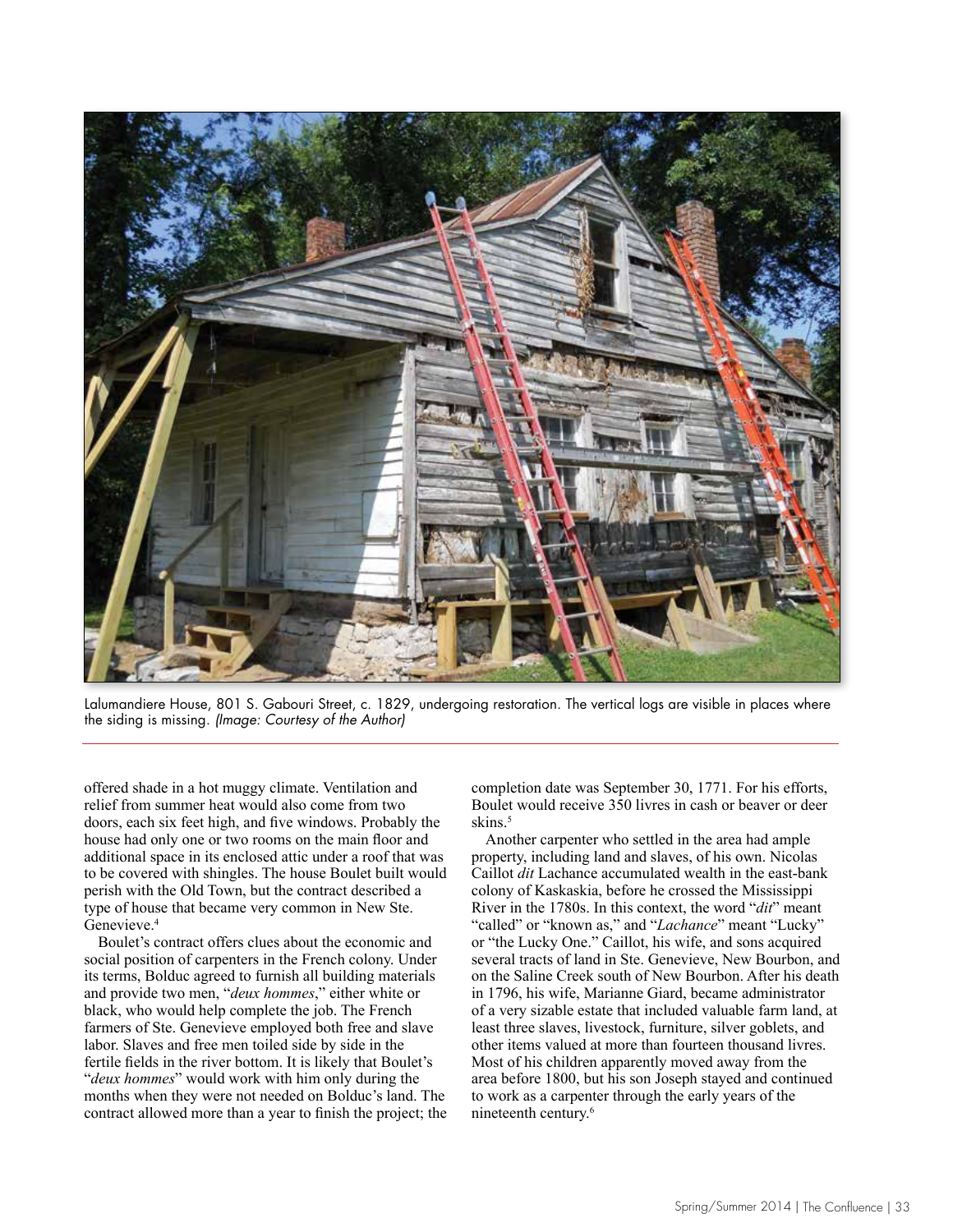

Guibourd-Valle House, 1 North Fourth Street, c. 1806, belonged to the Guibourd family, which was associated with Michel Badeau. *(Image: Courtesy of the Author)*

At the end of the eighteenth century, Jean Marie Pepin *dit* Lachance, another "Lucky One," arrived in Ste. Genevieve after helping to build houses in colonial St. Louis. Born in Quebec, Canada, in 1737, he worked in St. Louis as early as 1767. Although he was a stone mason and not a carpenter, he had business relationships with carpenters first in St. Louis and later in Ste. Genevieve. In the 1770s, he enjoyed a good reputation as a master craftsman in St. Louis, where he owned some land, a house, and slaves. He seems to have harbored some radical political beliefs. During the French Revolution he helped to organize a "*Sans Coulottes"* group in St. Louis. In 1795, he insulted the local Spanish authorities and felt compelled to leave town. At first, he went to Vincennes, but some time later, he and his family came to Ste. Genevieve, where he organized a business with the son who shared his name. An account book dated 1803-11 survived to document the business, which employed local carpenters, including Joseph Lachance (son of Nicolas Caillot *dit* Lachance), in connection with several construction projects.7

Carpenters associated with the construction of vertical log buildings between 1800 and 1810 included Joseph Lachance and a newcomer named Michel Badeau. Born about 1785 in the French colony of St. Domingue, Badeau arrived in Ste. Genevieve sometime before 1808 (possibly by 1806). He may have been a white man, but he married a free woman of color named Caroline Cavalier and raised a large family, including three sons who followed in his footsteps and became carpenters. Records indicate that Michel Badeau worked for Jean Marie Pepin *dit* Lachance, who paid him daily wages on several projects. In 1813, he inherited money from Francois Badeau, who may have been his father, although the records are unclear on that point. Over the years, the Badeau family acquired substantial property, including lots at the corner of Washington and Fifth streets in Ste. Genevieve.<sup>8</sup>

Joseph Lachance and Michel Badeau were associated with the Bernier House (sometimes called the Bernier Barn), a somewhat puzzling example of early nineteenthcentury *poteaux-sur-solle* construction. Oral tradition maintains that it was originally a barn, but sometime fairly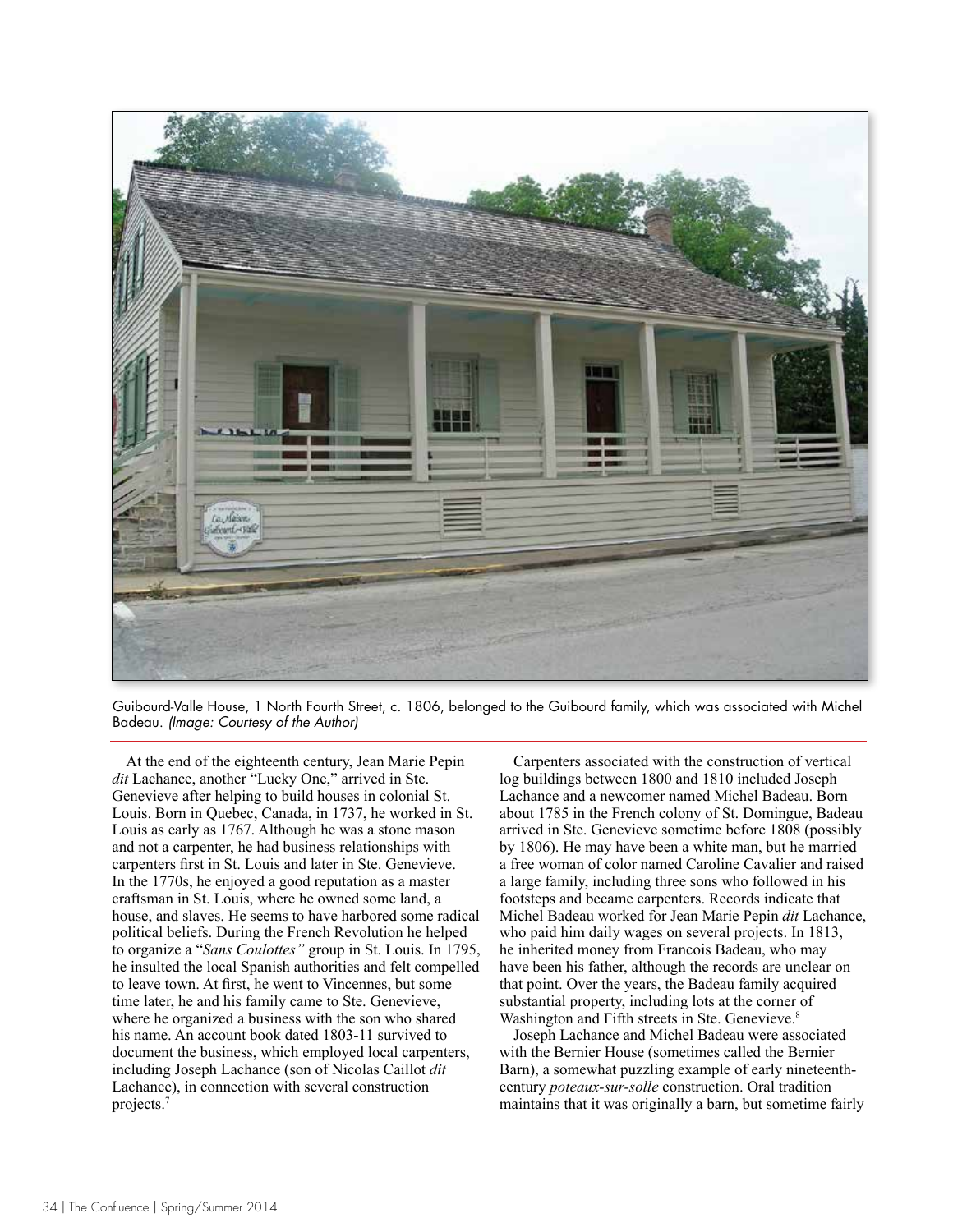early in its history the owners converted it to a house. Repeated mentions of the Bernier "*grange"* in the account book of Jean Marie Pepin *dit* Lachance lend support to this common belief. The names of Joseph Lachance and Michel Badeau occur multiple times in connection with the Bernier "*grange*," suggesting that they constructed, repaired, or modified it in 1809. Researchers from the University of Missouri identified this French vertical log building in a survey in the mid-1980s. The original log walls survive beneath clapboard siding and nineteenthcentury additions, including verge boards, gabled dormers, and an entry porch with a hipped roof.<sup>9</sup>

Badeau and Lachance may also have built the *poteauxsur-solle* Jean Marie Pepin *dit* Lachance House at 699 North Fourth Street in the early 1800s. The Pepin (Lachance) family included the elder Jean Marie (born in 1737) and his wife Catherine Lalumandiere (born in 1764). The couple had seven children, but by the time they came to Ste. Genevieve, most of them were adults. Jean Marie the second (1791-1833) married Julie Gernon in Ste. Genevieve in 1810. By that time he may have taken

over his father's business. He and Julie had four children, including Jean Marie the third (1817-1880). As the family grew, so did the house. Originally a one-room vertical log cabin (c. 1806), the house acquired a long sequence of additions.10

Badeau also has an interesting connection to the Guibourd-Valle House, an impressive example of *poteauxsur-solle* construction completed in 1806. Historically, the house belonged to Jacques Guibourd, but in the 1930s members of the Valle family restored it. According to historian Carl Ekberg, the Guibourd house was the "first major residence built in Ste. Genevieve under American sovereignty." Jacques Guibourd fled the slave rebellion in St. Domingue and arrived in Ste. Genevieve in 1799, but he occupied another residence for several years before completing this house c. 1806. Very significantly, Guibourd had a strong connection to Michel Badeau, who also came from St. Domingue. In 1813, the widow of Jacques Guibord was executrix of the will of Francois Badeau, who left money to Michel Badeau.<sup>11</sup>

The Badeau family has ties to the Auguste Aubuchon

View of south Main Street in Ste. Genevieve, showing galleries and typical roof lines. *(Image: Courtesy of the Author)*

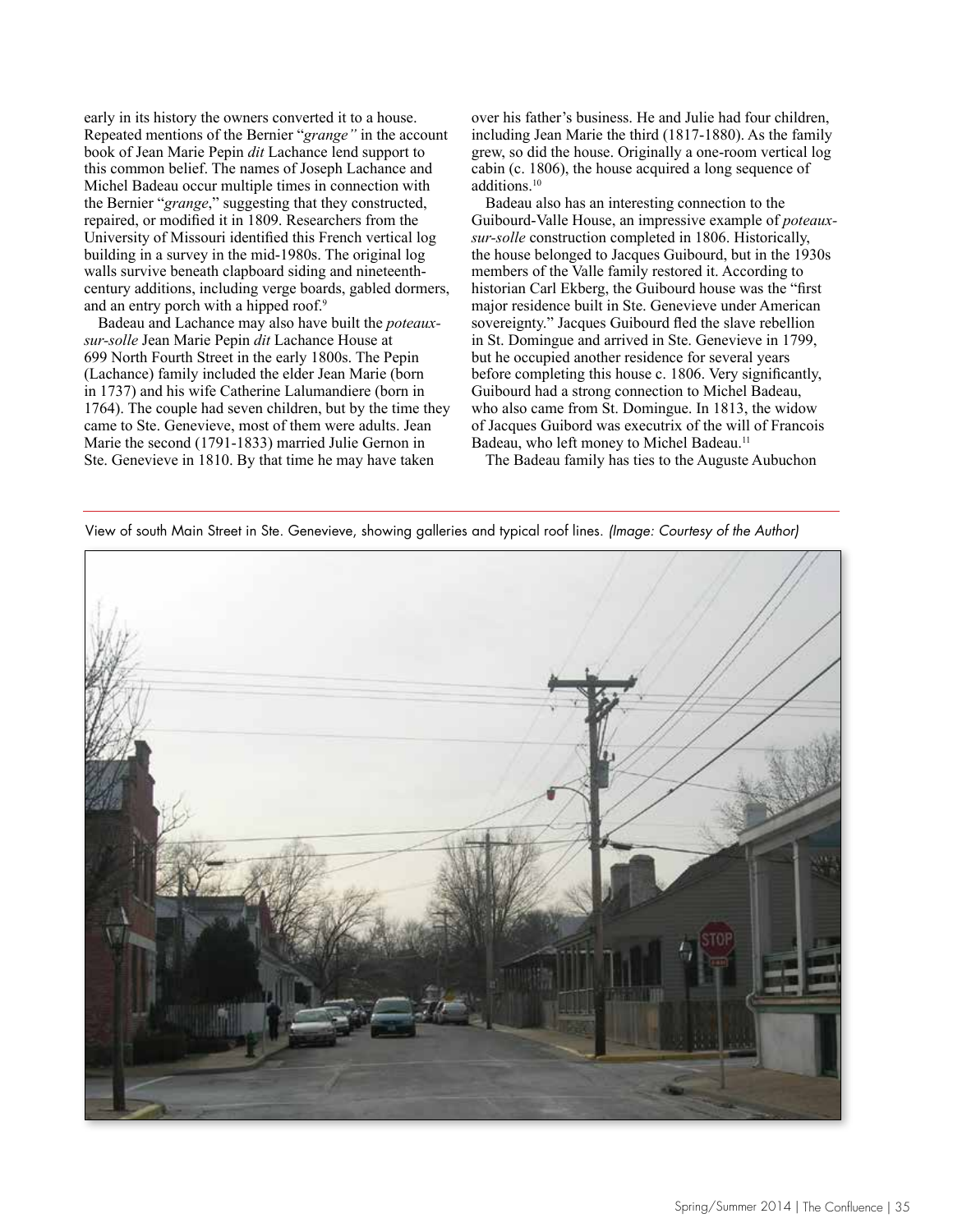House, 467 Washington Street, an early nineteenthcentury *poteaux-sur-solle* residence that belonged to a descendant of one of the first French families to settle in Ste. Genevieve. Ekberg noted that the surname "Obichon," or Aubuchon, appeared in very early records, and that the Aubuchons remained an important presence in Ste. Genevieve throughout the colonial period. In later years, it seems the Badeau family owned this property, although it is not clear who built the house. In 1853, Michel and Caroline Badeau sold two lots at the corner of Washington and Fifth streets, and one of them was purchased by their son Henry. By 2001, according to local historian Mark Evans, Auguste Aubuchon's old home had deteriorated, but it remained "an excellent example of Ste. Genevieve's colonial architecture." In very recent times, a preservationist has purchased this house and is in the process of restoring it.12

During the 1810s and 1820s, another master carpenter, Michael Goza, lived and worked in Ste. Genevieve. In January of 1811, Lawrence Durocher signed an indenture binding his son Antoine as an apprentice to Goza, "to learn the trade art and mystery of a Carpenter and House Joiner," to live with Goza for five years, and to "faithfully serve his said master." Goza, for his part, promised to "teach and instruct" the young man and provide him with "good meat drink and Clothing and Lodging." Over the years, Goza became a prominent and influential citizen of the town. In 1819, he signed a document approving "the timber with which W. J. McArthur repaired the Jail, and the manner in which the work is done." After Missouri became a state, Goza served as a justice of the peace, signing many official documents between 1822 and 1823. According to the family history, Goza died in Fredericktown, Missouri, in 1836. Antoine Durocher remained in Ste. Genevieve and became a solid citizen and householder, who served on a coroner's jury in 1847.<sup>13</sup>

The Badeau family stayed on in Ste. Genevieve after Goza left town and passed away. Official documents reveal that Michel Badeau purchased a slave named Michael from Berthelmi St. Gemme in October 1836. Two years later, Badeau signed manumission papers granting Michael, age 26, his freedom for the sum of one dollar.

Aubuchon House, 467 Washington Street, c. 1800, has associations with the Badeau family. *(Image: Courtesy of the Author)*

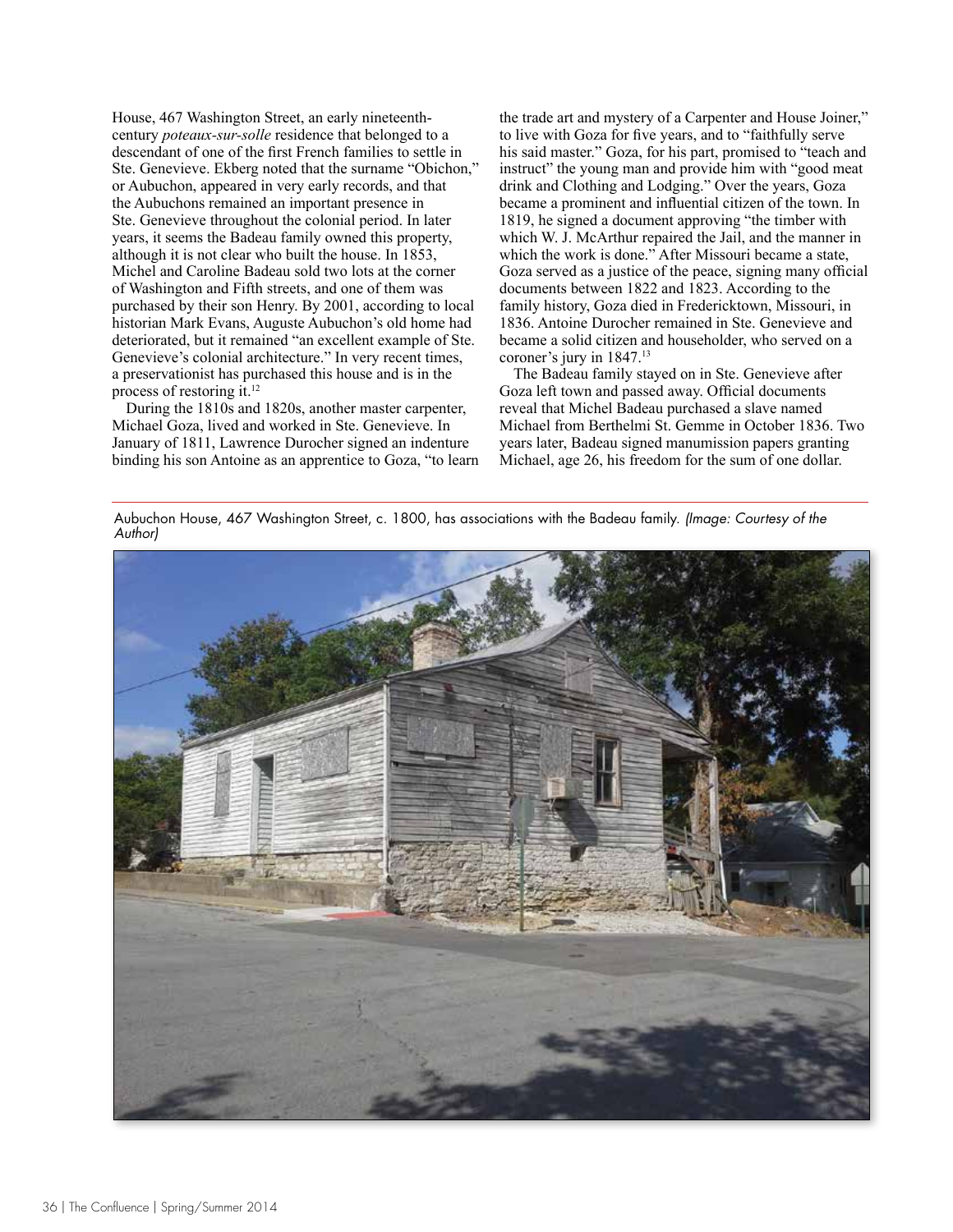

Amoureux House, 327 St. Mary Road, constructed c. 1792, was the home of Pelagie Amoureux in the mid-1800s. *(Image: Courtesy of the Author)*

Papers signed by Badeau offer no explanation, but state that "for divers and sufficient causes me thereto moving, I am willing to manumit and set free my slave Michael." It was not unheard of for a carpenter in Ste. Genevieve to purchase a slave, but perhaps it was unusual for the husband of a woman of color and father of a racially blended family to do so. Perhaps Badeau purchased Michael with the intention of freeing him, but two years passed before he signed the manumission documents.14

Henry Badeau ended up in a court battle in 1845 with a free woman of color named Pelagie Amoureux. Pelagie, the wife of a white man, alleged that Badeau grabbed her and shook her while she was walking down the street. After taking shelter on a porch, she reported that he threatened her and cursed her. The records provide no proof of the truth or falsity of Pelagie's claims, but it is true that she made a similar claim of assault in 1841 against a slave named Charles. In the previous case, an all-white white jury found her claims to be groundless. As a matter of fact, the jury accused her of being a woman of poor character who set a bad example to the community. These cases attest to the complicated relationships between white people, slaves, and free people of color in Ste. Genevieve.<sup>15</sup>

While French vertical log construction apparently ceased after 1850, the Badeau family lived in Ste. Genevieve for another decade. Michel Badeau's work as a master carpenter spanned nearly half a century, including the periods between 1800-10 and 1820-30 when the vast majority of the town's vertical log structures were built. In 1860, Michel's wife Caroline and several of their grandchildren died of cholera. Sometime after that, Michel, his sons, and their wives and children apparently moved to St. Louis, where Michel died in 1876.<sup>16</sup>

Badeau and the other master carpenters of Ste. Genevieve did not write their names on the houses they built. In a sense, they lived out their lives in obscurity, but they were successful men and substantial citizens. Michael Goza served as a county official. Nicolas Caillot *dit* Lachance owned large tracts of land, slaves, and valuable personal property. Badeau and his racially blended family also owned property. Caillot and Badeau trained their sons to carry on their work, and Goza instructed a young apprentice. These men left a mark on their community, but they could not have imagined that the houses they built would become a great legacy of the French period in the history of North America.